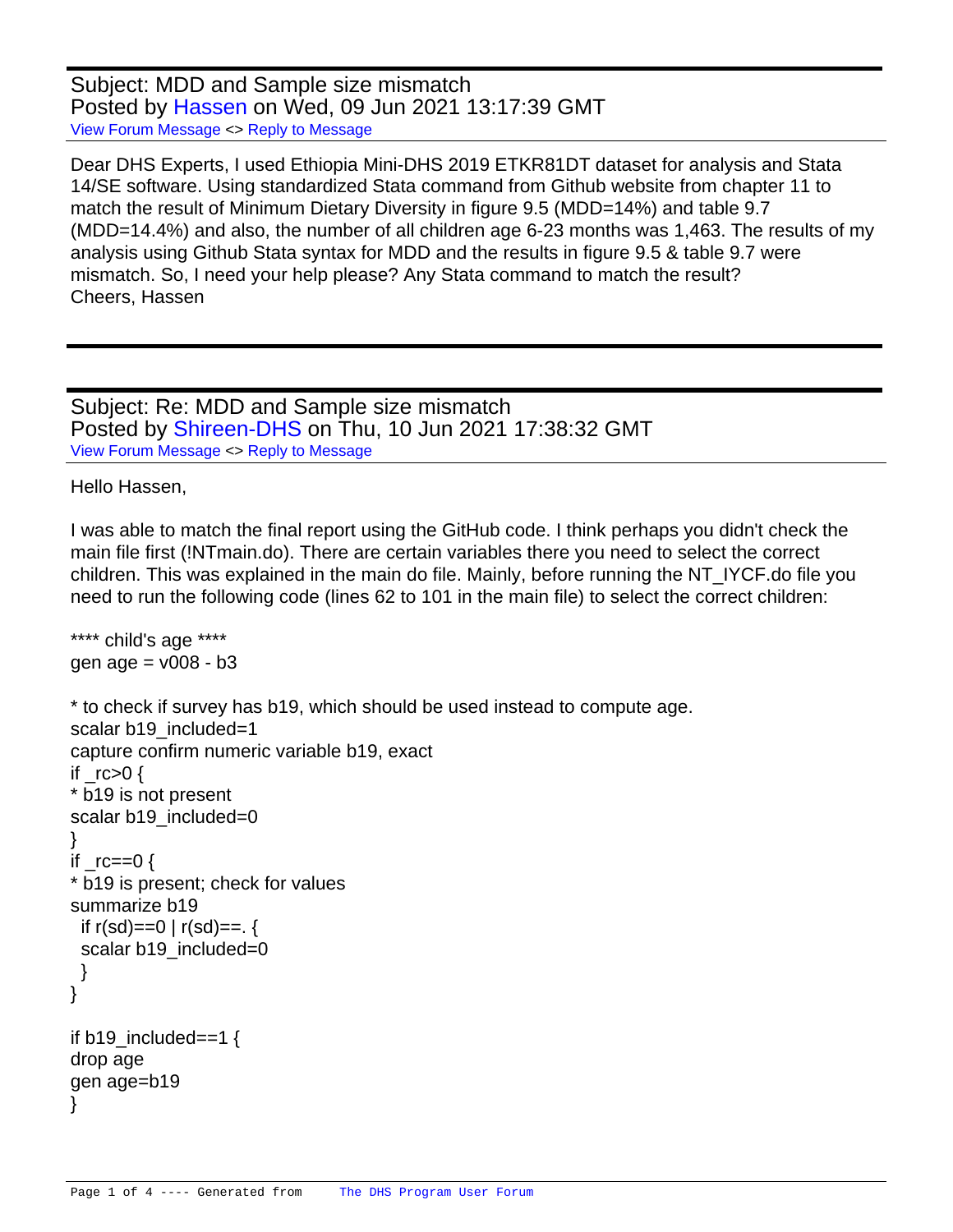\* Note: The following do files select for the youngest child under 2 years living with the mother. Therefore some cases will be dropped.

\* Selecting for youngest child under 24 months and living with mother keep if age  $< 24$  & b9 == 0 \* if caseid is the same as the prior case, then not the last born keep if  $n == 1$  | caseid  $!=$  caseid[ $n-1$ ]

Following this you can run the following to get the correct estimates for minimum dietary diversity as shown in Table 9.7: gen wt=v005/1000000

\*Among breastfeeding children tab nt\_mdd if nt\_bf\_curr==1 [iw=wt] \*gives 14.4 and 1246 children as in the report

\*Among non-breastfeeding children tab nt\_mdd if nt\_bf\_curr==0  $[iw=wt]$ \*gives 8% and 217 children as in the report

\*Among all children tab nt mdd [iw=wt] \*gives 13.5 and 1463 children as in the report

Thank you. Best,

Shireen Assaf The DHS Program

Subject: Re: MDD and Sample size mismatch Posted by [Hassen](https://userforum.dhsprogram.com/index.php?t=usrinfo&id=5545) on Fri, 11 Jun 2021 08:41:31 GMT [View Forum Message](https://userforum.dhsprogram.com/index.php?t=rview&th=11051&goto=22960#msg_22960) <> [Reply to Message](https://userforum.dhsprogram.com/index.php?t=post&reply_to=22960)

Dear Shireen Assaf, Fantastic Your guidance is so helpful. Thank you!!

Sincerely yours, Hassen

Subject: Re: MDD and Sample size mismatch Posted by [Sajhama](https://userforum.dhsprogram.com/index.php?t=usrinfo&id=4903) on Sat, 11 Dec 2021 06:32:10 GMT [View Forum Message](https://userforum.dhsprogram.com/index.php?t=rview&th=11051&goto=23832#msg_23832) <> [Reply to Message](https://userforum.dhsprogram.com/index.php?t=post&reply_to=23832)

Hi Shireen,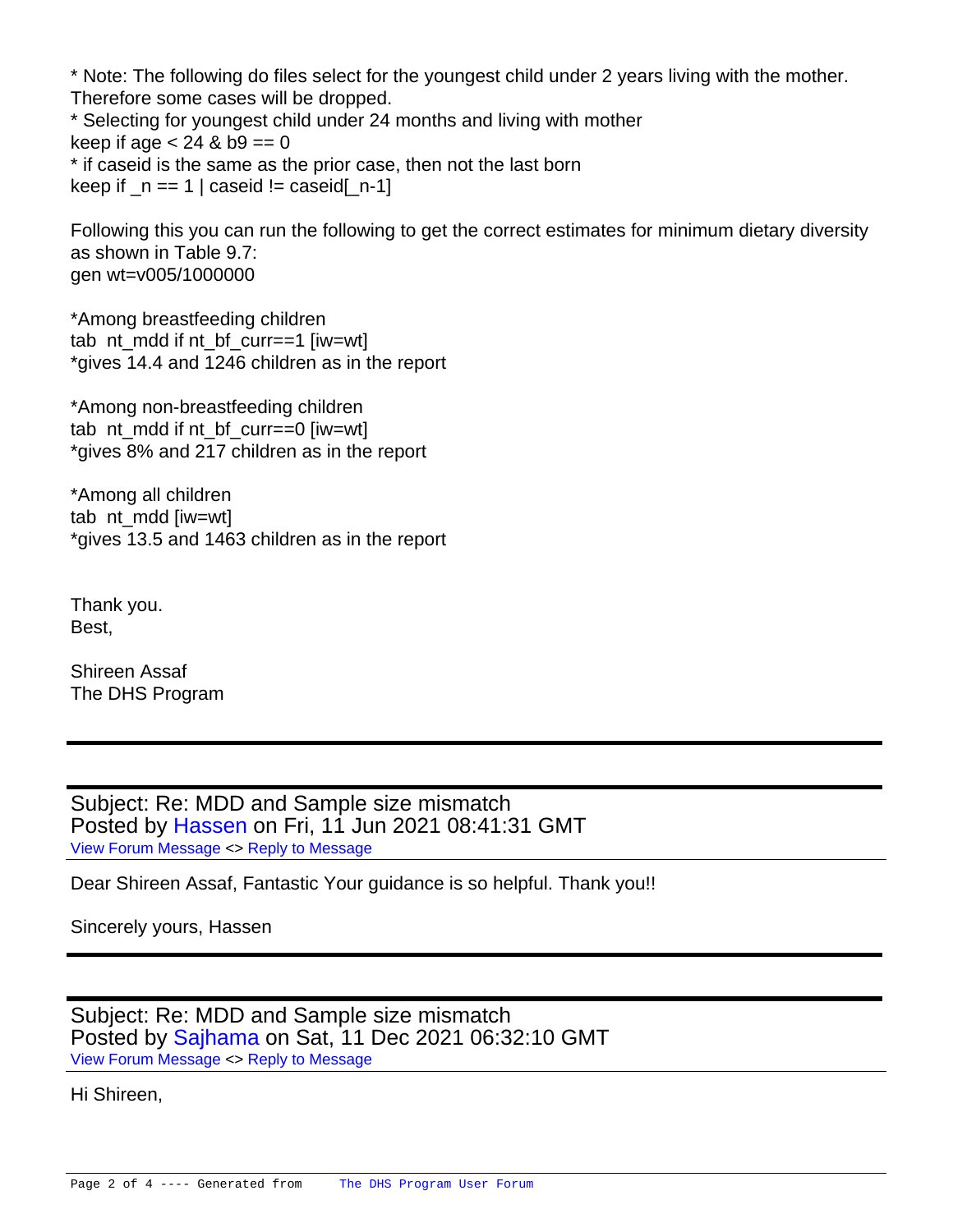I could not find code for MDD for women (Table 11.13) code in Github. Please let me know asap.

Thank you Sajama

Subject: Re: MDD and Sample size mismatch Posted by [Shireen-DHS](https://userforum.dhsprogram.com/index.php?t=usrinfo&id=9656) on Mon, 13 Dec 2021 13:23:33 GMT [View Forum Message](https://userforum.dhsprogram.com/index.php?t=rview&th=11051&goto=23836#msg_23836) <> [Reply to Message](https://userforum.dhsprogram.com/index.php?t=post&reply_to=23836)

Hello,

This indicator is not available in DHS data.

Thank you. Best, Shireen Assaf The DHS Program

Subject: Re: MDD and Sample size mismatch Posted by [Sajhama](https://userforum.dhsprogram.com/index.php?t=usrinfo&id=4903) on Mon, 13 Dec 2021 13:46:29 GMT [View Forum Message](https://userforum.dhsprogram.com/index.php?t=rview&th=11051&goto=23837#msg_23837) <> [Reply to Message](https://userforum.dhsprogram.com/index.php?t=post&reply_to=23837)

Dear Shireen, Thank you for the reply.

I wanted to create Table 11.13. If the syntax is available please let me know.

Sajama

Subject: Re: MDD and Sample size mismatch Posted by [Shireen-DHS](https://userforum.dhsprogram.com/index.php?t=usrinfo&id=9656) on Mon, 13 Dec 2021 13:55:13 GMT [View Forum Message](https://userforum.dhsprogram.com/index.php?t=rview&th=11051&goto=23838#msg_23838) <> [Reply to Message](https://userforum.dhsprogram.com/index.php?t=post&reply_to=23838)

Please let us know which survey you are referring to. This thread was about the Ethiopia 2019 survey and there is no Table 11.13 for this survey.

Thank you. Shireen

Subject: Re: MDD and Sample size mismatch Posted by [Sajhama](https://userforum.dhsprogram.com/index.php?t=usrinfo&id=4903) on Mon, 13 Dec 2021 13:58:39 GMT